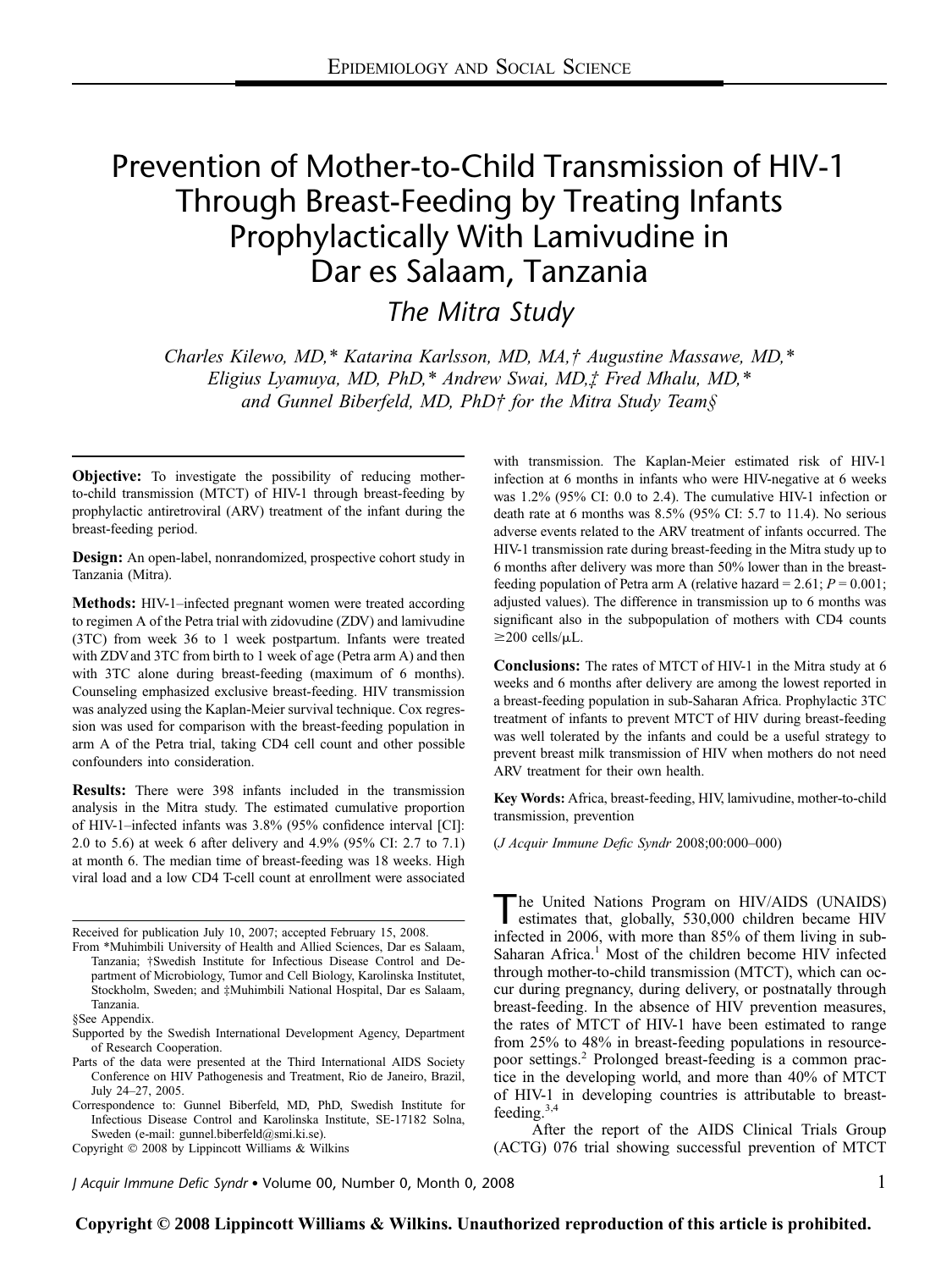of HIV-1 by long-course antiretroviral (ARV) treatment in resource-rich settings,<sup>5</sup> a number of trials of short-course ARV therapy to prevent MTCT of HIV-1 have been conducted in resource-poor countries, mostly in breast-feeding populations. $6-15$  The use of zidovudine (ZDV) or nevirapine (NVP) alone has been found to reduce early MTCT of HIV-1 by 35% to  $50\%$ ,  $7-9$  and the use of a combination of ARV drugs has been shown to be more effective than the use of single-drug therapy in reducing early MTCT.<sup>10–14</sup> Breast-feeding undermines the preventive effect of short-course ARV treatment given around the time of delivery in prevention of MTCT (PMTCT) of HIV programs, however.<sup>10,15,16</sup>

Most HIV-infected mothers in developing countries, including Tanzania, breast-feed their infants by choice or because of a lack of alternative safe, acceptable, or feasible infant feeding options. Morbidity and mortality in infants attributable to infectious diseases, fear of stigmatization, and lack of economic resources are the main obstacles against raising children without breast-feeding in resource-poor settings. According to the latest World Health Organization (WHO) guidelines, exclusive breast-feeding is recommended for HIV-infected women for the first 6 months of life unless replacement feeding is acceptable, feasible, sustainable, and safe for them and their infants before that time.<sup>16</sup>

The objective of this study was to investigate the possibility to reduce MTCT of HIV-1 during breast-feeding by prophylactic ARV treatment of the child during the breastfeeding period. The regimen of the Petra trial arm A (ZDV and lamivudine [3TC] antepartum, intrapartum, and 1 week postpartum)<sup>10</sup> was chosen as the initial treatment, followed by the administration of 3TC to the infants during breastfeeding.

# **METHODS**

## Study Design

The Mitra study was an open-label, nonrandomized, prospective PMTCT study. The study was performed at the Dar es Salaam site used for the Petra trial.<sup>10</sup> The research clinic and research organization built for the Petra trial were used also for the Mitra study. Enrollment into the Mitra study started while the follow-up of mothers and children enrolled in the Petra trial was still going on in the same clinic. At the time of planning of the Mitra study (1999), it was not considered possible from an ethical point of view to conduct a randomized study in this setting to evaluate the efficacy of prophylactic ARV treatment of children during breast-feeding. Neither breast-feeding without any intervention nor formula feeding was considered ethically acceptable at that time at our site in Dar es Salaam. Exclusive breast-feeding as an intervention to prevent MTCT of HIV had not yet been recommended. ARV treatment of mothers during breast-feeding was not considered possible in Dar es Salaam at that time.

## Study Population and Setting

The study population consisted of pregnant women enrolled at the study clinic in Dar es Salaam, Tanzania. Women were recruited from 3 primary health care antenatal clinics, 1 each from the 3 municipal districts of Dar es Salaam and from the antenatal clinic at the Muhimbili National Hospital in Dar es Salaam. Voluntary counseling and HIV testing were offered to all pregnant women before 34 weeks of gestation. Trained midwives gave pretest and posttest counseling. The HIV screening was conducted at the antenatal clinics by the midwife counselors or by health laboratory technicians using rapid HIV antibody tests. All HIV-seropositive women were then introduced to the study and offered participation if they met the eligibility criteria. Mothers who accepted participation in the study were bled again, and the blood samples were tested at the research laboratory in the Department of Microbiology and Immunology, Muhimbili University of Health and Allied Sciences (MUHAS).

The eligibility criteria included HIV-1 seropositivity determined by testing of 2 blood samples, intention to breastfeed, hemoglobin (Hb) level not  $\langle 7 \text{ g/dL}$ , being 18 years or older, willingness to take drugs and to give drugs to the newborn as prescribed, willingness to deliver at the study site, availability for 18 months of follow-up, and being an accessible resident of Dar es Salaam. The women had to give written informed consent to participate in the study and were free to withdraw from the study at any stage if they wished to do so. HIV-positive women who were not eligible or did not want to participate in the Mitra study were enrolled into the National PMTCT Program, in which mother and child received single-dose NVP at labor/birth.

Enrollment into the Mitra study was at 36 weeks of gestation. Women who enrolled received normal antenatal, labor, and delivery care. In addition, they received ARV treatment according to the Petra arm A regimen: 300 mg of ZDV plus 150 mg of 3TC administered twice daily from 36 weeks of gestation, intrapartum, and for 1 week postpartum.<sup>10</sup>

Infants were treated with ZDV (4 mg/kg given twice daily) and 3TC (2 mg/kg given twice daily) from birth to 1 week of age (as in Petra arm A) and then with 3TC alone (2 mg/kg given twice daily from weeks 2 to 4 and 4 mg/kg given twice daily after week 4) during breast-feeding (maximum of 6 months) and 2 weeks after stopping breast-feeding. GlaxoSmithKline provided the drugs. All mothers were advised to deliver at Muhimbili National Hospital. Postnatally, mothers and infants received free medical care within the study. A special postnatal clinic was set up near a pediatric clinic, and follow-up appointments were given at weeks 1, 3, and 6 and at months 3, 6, 9, 12, 15, 18, 21, and 24 after delivery. At each visit, a clinical examination of the child was performed, adverse events since the last visit were registered, and detailed information on feeding practices and changes since the last visit was collected. Blood samples were drawn from the infants at each planned visit, except the visit at week 3. Determination of Hb level; leukocyte, lymphocyte, and thrombocyte counts; and serum creatinine and liver enzymes was done at birth; weeks 1 and 6; and months 3, 6, and 9. Counseling on infant feeding was done at every visit to the clinic. Home tracing of study subjects was conducted if the children missed 2 consecutive appointments. Children whose mothers died were brought to the clinic by relatives. Mothers whose children died continued to come to the clinic for followup, and information was obtained from relatives and friends for those who moved up country.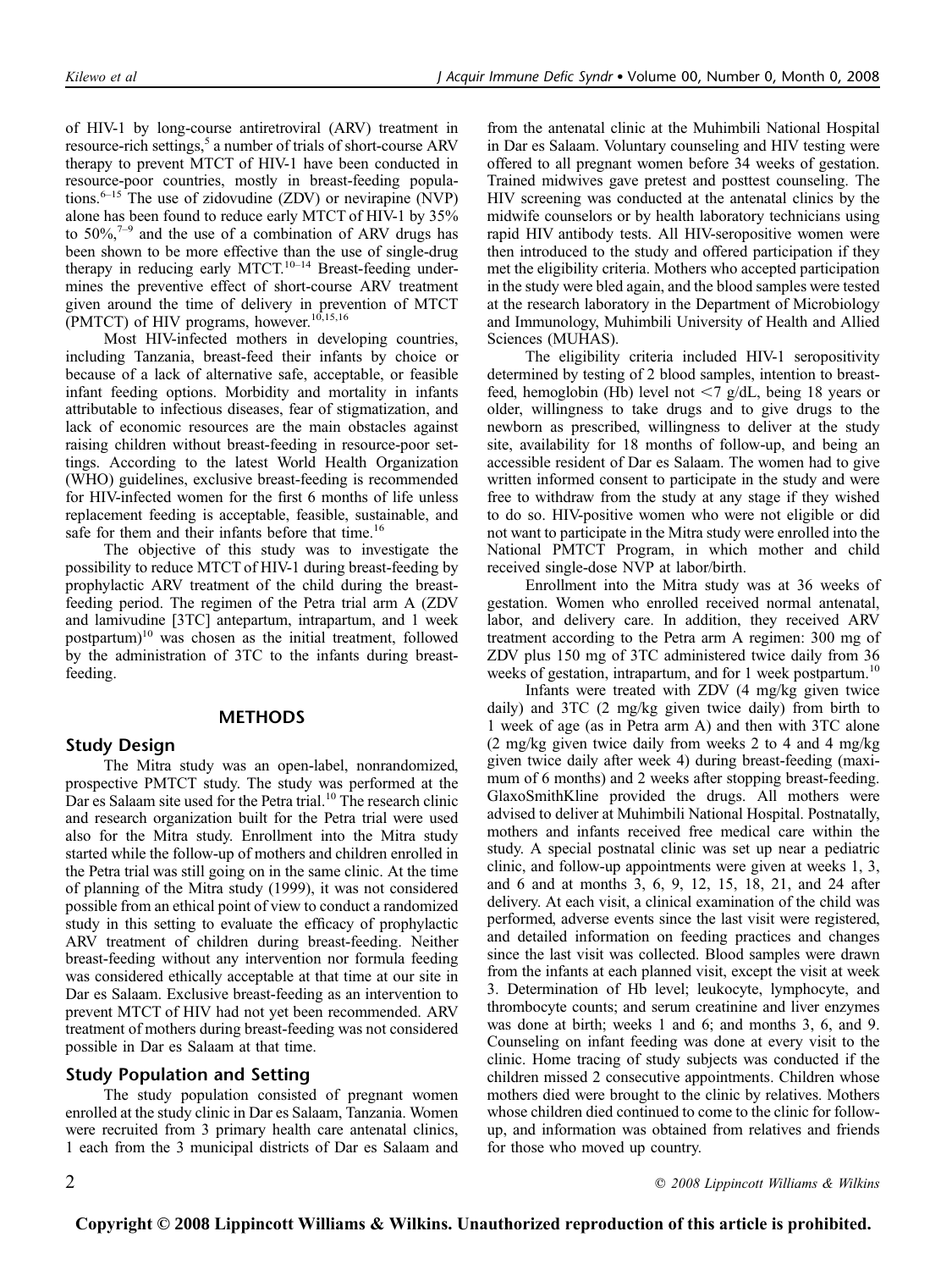The study did not provide replacement feeding for infants, except in case of failure to thrive after stopping breastfeeding. Counseling on infant feeding emphasized exclusive breast-feeding and weaning of the child between 5 and 6 months. All infants were given prophylactic treatment with cotrimoxazole from 6 weeks of age to the time when they were shown to be HIV-negative after having stopped breast-feeding. Children diagnosed as HIV infected continued with cotrimoxazole prophylaxis after cessation of breast-feeding. The 3TC treatment of HIV-infected children was withdrawn when the HIV diagnosis was confirmed on a second sample.

ARV treatment was not available apart from the short regimen given within the study period around delivery and postnatally to the infant during breast-feeding to prevent MTCT of HIV.

The main study protocol was approved by the Ethical Committee of the Tanzania National Institute for Medical Research, MUHAS Research and Publications, and Institutional Review Board of the Karolinska Institute (Stockholm, Sweden).

#### Laboratory Methods

Screening for HIV antibodies in the pregnant women was done at the recruitment site by nurse/midwife counselors or by health laboratory technicians using the Capillus rapid simple assay (Trinity Biotech, Bray, Ireland) for initial testing, followed by testing of reactive samples on the Determine rapid simple assay (Abbott Laboratories, Tokyo, Japan). A second sample was collected for confirmation of reactivity at the research laboratory in the Microbiology/Immunology Department, MUHAS, before recruitment into the study. The second sample was tested for HIV antibodies by 2 consecutive anti-HIV enzyme-linked immunosorbent assays (ELISAs): Enzygnost antiHIV  $1 + 2$  Plus ELISA (Behring, Marburg, Germany) and Wellcozyme HIV-1 recombinant ELISA (Murex, Dartford, United Kingdom). Sera reactive on both ELISAs were considered to be HIV-1 antibody–positive. Those with repeatedly discordant results on ELISA were tested by Western blot assay; if positive on the Western blot test, they were considered to be HIV-1 antibody–positive.

Children were tested for HIV-1 infection at week 6 and months 3 and 6 by means of the Amplicor HIV-1 DNA v1.5 qualitative polymerase chain reaction (PCR) assay (donated by Roche Diagnostics, Branchburg, NJ). Children with a positive PCR test result were retested at the next scheduled visit. Children with 2 positive HIV test results were diagnosed as being HIV-1 infected. Children who died or were lost to follow-up after a single positive PCR test result were considered to be HIV-1 positive in the analyses.

Plasma HIV-1 RNA was quantified by the Amplicor HIV-1 RNA Monitor v1.5 assay (Roche Diagnostics, Randburg, South Africa.).

Determination of T-lymphocyte subsets was done using the SimulSET flow cytometry method (Immunocytometry System; Becton Dickinson, San Jose, CA) as described previously.<sup>17</sup>

Determination of Hb level and leukocyte, lymphocyte, and thrombocyte counts was conducted by means of a standard hematologic analyzer (Coulter ActDiff II, Miami, FL). Serum creatinine, alanine aminotransferase (SGPT), and aspartate aminotransferase (SGOT) were determined by a Cobas Core system (Roche, Basel, Switzerland).

#### Statistical Analyses

The calculation of the sample size for the Mitra study was based on the assumption that prophylactic 3TC treatment of infants during breast-feeding would decrease the HIV-1 transmission rate at 6 months from 14% (Turnbull estimate for the breast-feeding population of the Petra trial arm A) to 7% in the Mitra study. A significance level of 5% and a power of 80% were used. For comparison with the 222 children remaining in follow-up at 6 months in the breast-feeding population in arm A in the Petra trial, we would then need 324 children in the Mitra study at 6 months. To allow for deaths and loss to followup (mainly because mothers move from Dar es Salaam), we planned to enroll at least 450 mothers in the Mitra study.

Data analysis was done using the SPSS software system 14.0 (Statistical Package for Social Sciences; SPSS, Inc., Chicago, IL). In case of twins, only the firstborn baby was included in the analyses. The definition of HIV-1 positivity is described in the section on laboratory methods. HIV-1 transmission, mortality, the combined outcome ''HIV infection or death,'' and breast-feeding were analyzed using the Kaplan-Meier survival technique. In the transmission analyses, time for HIV-1 infection was considered to be the midpoint between the date for the last negative sample and the date for the first positive sample.<sup>18</sup> Multivariate analyses and univariate analyses with continuous background factors were performed with Cox regression. Differences in distributions were tested with the  $\chi^2$  statistic. Differences between means were tested with the Student *t* test, and differences between medians were tested with the Mann-Whitney test. The analysis of transmission of HIV-1 in the Mitra study in relation to mothers' viral load at enrollment was performed as a case-control study in which all transmitting mothers and 3 nontransmitting controls for each transmitting mother were included (viral load at enrollment was not determined in the other mothers). To enable a direct comparison of HIV-1 transmission in the Mitra study and the breast-feeding population of arm A in the Petra trial, individual data on the breast-feeding population in Petra arm A were provided by the data management center at the International Antiviral Therapy Evaluation Center (IATEC; Amsterdam, The Netherlands). Cox regression was used to study the relative effectiveness of the preventive measures taken in the Mitra study compared with the Petra trial arm A (pooled data). In the analysis of transmission, uninfected children were regarded as being at risk only as long as they were breast-fed (censoring was done at the day breast-feeding stopped or at the date of the last visit to the clinic if the child was still breast-fed at that time).<sup>18</sup> All HIV infections up to 6 months after delivery were considered as events. In the analysis of HIV infection or death, censoring at cessation of breast-feeding was not done.

### RESULTS

Enrollment of HIV-1–positive mothers into the Mitra study started in August 2001 and ended in August 2003. In

 $\degree$  2008 Lippincott Williams & Wilkins  $\degree$  3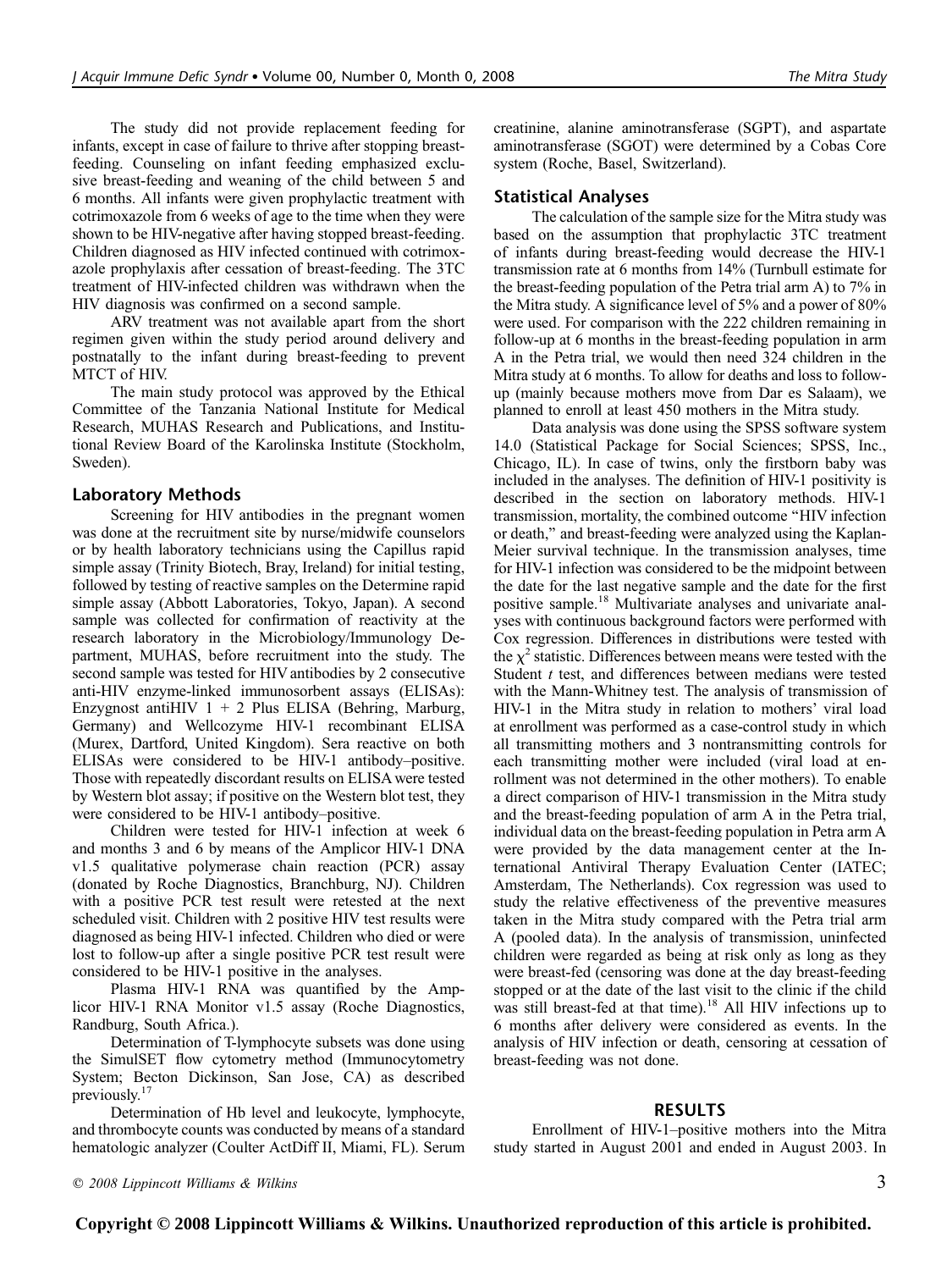total, 9378 women were tested, 1029 (11.0%) women were found to be HIV-1–seropositive, and 468 women were enrolled into the study (Fig. 1). Of the 468 HIV-1–infected women enrolled, 13 did not want to continue or disappeared before delivery. The remaining 455 women delivered 470 babies, including 15 pairs of twins. The second-born twins were excluded from this analysis. There were 16 stillborn babies and 6 neonatal deaths; all 6 were early neonatal deaths  $(< 7 \text{ days})$ . Among the remaining 433 children, 31 were lost to follow-up without having any HIV result. Four mothers were excluded from the study because they decided not to breast-feed their children at all. Thus, 398 children were included in the analyses with regard to HIV-1 transmission. There were no



FIGURE 1. Enrollment, follow-up, and inclusion of infants in analysis.

statistically significant differences regarding age, CD4 cell counts, and WHO stage at enrollment between the Mitra study mothers included in the analysis and the 31 Mitra study mothers whose babies were lost to follow-up without HIV results (data not shown).

Exclusive breast-feeding and a short weaning period were reported by most of the mothers, and most of the mothers gave an exact date for stopping breast-feeding. Kaplan-Meier estimates of breast-feeding in Mitra study were 95% breastfeeding at 6 weeks after delivery, 86% at 12 weeks, and 18% at 26 weeks (Table 4).

In total, 19 children in the Mitra study were HIV-1 infected at 6 months, of whom 15 were infected at 6 weeks (early transmission) and 4 were PCR-negative at 6 weeks but PCR-positive at month 3 ( $n = 1$ ) or month 6 ( $n = 3$ ); (late transmission). Of the 15 early transmissions, 13 were confirmed on a second sample, whereas 2 children who were positive at 6 weeks were lost to follow-up before a second sample could be taken. Data on the 4 late transmissions are shown in Table 2. Only 1 of the 4 children with late transmission had been given ARV treatment without any interruption during the whole breast-feeding period.

The cumulative probability of HIV-1 transmission as analyzed by the Kaplan-Meier technique in the Mitra study is shown in Figure 2. Cumulative infection rates were 3.8% (95% confidence interval [CI]: 2.0 to 5.6) at 6 weeks and 4.9% (95% CI: 2.7 to 7.1) at 6 months after delivery. The results of a Cox regression analysis of transmission in the Mitra study are shown in Table 3. Among the baseline characteristics studied at enrollment (age, WHO stage, Hb level, and CD4 cell count) and at delivery/birth (type of delivery and birth weight), only CD4 percentage (CD4%) showed a significant association with transmission ( $P = 0.046$ ) and the absolute CD4 cell count showed a borderline significant association with transmission  $(P = 0.051)$  in the univariate analyses. Absolute CD4 cell counts grouped into 3 classes ( $\leq$ 200, 200 to 500, and  $>$ 500  $\text{cells}/\mu\text{L}$ ) were not significantly associated with transmission  $(P = 0.25)$ . No factor (viral load not included in the analysis) could add prognostic information in the multivariate analysis when the CD4% was already considered (see Table 3). Viral load at enrollment was determined in all transmitting mothers and in 3 matched controls for each case. Mean log viral RNA copies/mL was 4.54 ( $n = 19$ ) in the transmitting group and 4.06 ( $n = 57$ ) in the nontransmitting group. The viral load, expressed as log RNA copies/mL, was significantly associated with transmission ( $P = 0.012$ ).

For 380 infants who were not infected with HIV at 6 weeks, the cumulated risk of acquisition of infection between 6 weeks and 6 months of age was 1.2% (95% CI: 0.0 to 2.4).

No serious adverse events during the follow-up of the infants were considered to be related to the study medication. There were 6 early neonatal deaths: 3 of these newborns died within a few hours, and the other 3 died between days 1 and 7. There were no late neonatal deaths (days 8 to 28). Eight children died between day 29 and month 6, all of whom were HIV-negative at their last HIV test. Another 4 children died between 6 and 7 months, of whom 1 was HIV-1 positive. The main causes of death were malaria (6 children), pneumonia/septicemia (3 children), fever and convulsions

4 q 2008 Lippincott Williams & Wilkins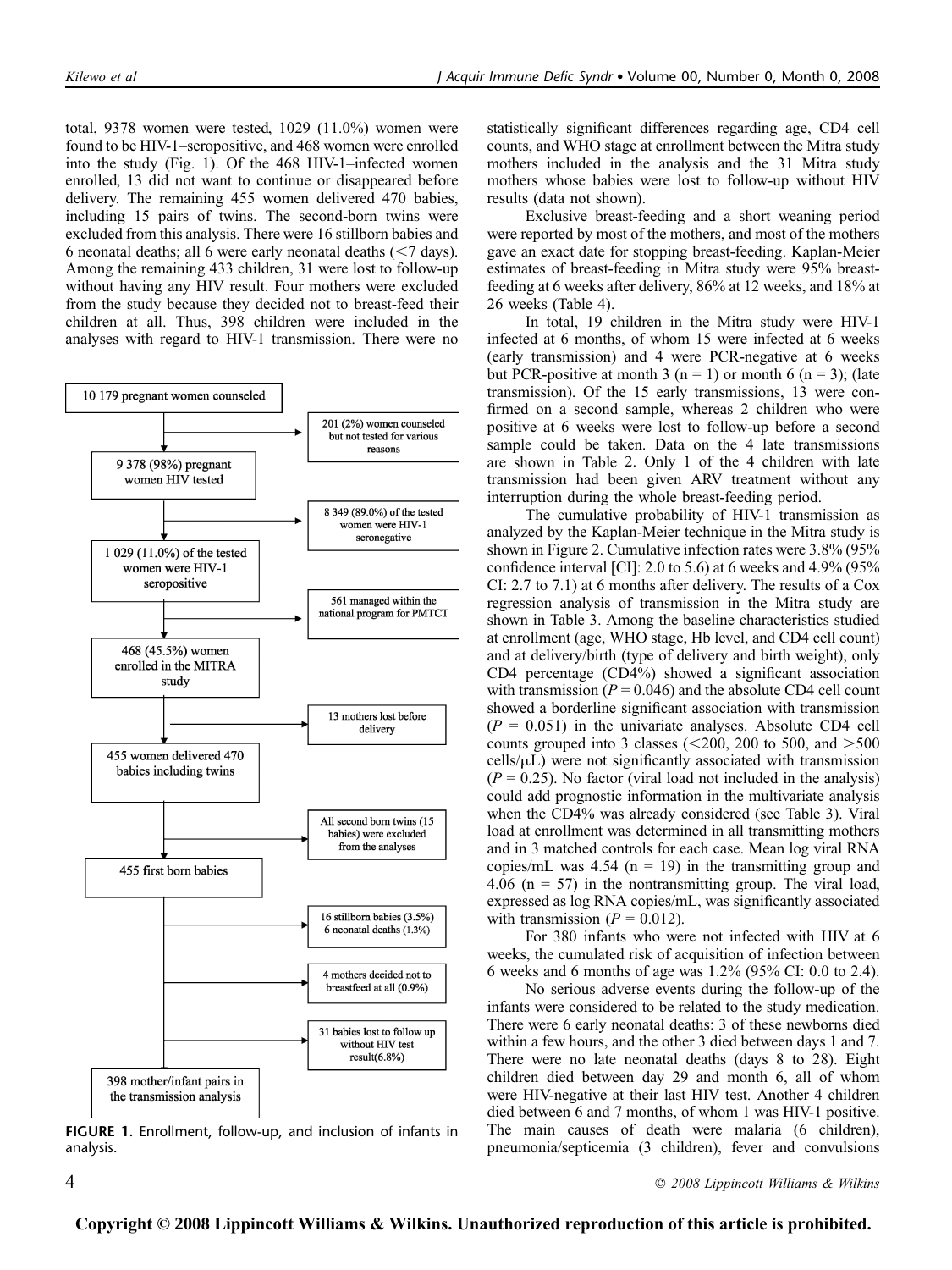|      | HIV-1 Infection $\%$ (95% CI) |                        | Mortality $\%$ (95 $\%$ CI) |                      | HIV-1 Infection or Death % (95% CI) |                         |
|------|-------------------------------|------------------------|-----------------------------|----------------------|-------------------------------------|-------------------------|
|      | Mitra                         | Petra*                 | Mitra                       | Petra*               | <b>Mitra</b>                        | Petra*                  |
| 6 wk | $3.8\%$ (2.0 to 5.6)          | $5.4\%$ (2.7 to 8.1)   | $0.8\%$ (0 to 1.6)          | $0.4\%$ (0 to 1.1)   | 4.5% $(2.4 \text{ to } 6.5)$        | $8.7\%$ (5.4 to 11.9)   |
| 6 mo | 4.9% $(2.7 \text{ to } 7.1)$  | $11.9\%$ (7.9 to 15.8) | $3.7\%$ (1.9 to 5.6)        | $4.7\%$ (2.1 to 7.3) | $8.5\%$ (5.7 to 11.4)               | $15.5\%$ (11.1 to 19.9) |

TABLE 1. Kaplan-Meier Estimated Transmission of HIV-1, Mortality, and HIV-Free Survival in the Mitra Study and in the

(1 child), diarrhea and dehydration (1 child), and severe malnutrition/encephalitis (1 child). Kaplan-Meier estimated mortality and HIV infection or death in the Mitra study are shown in Table 1. The three newborns who died within a few hours after birth were excluded from the analysis because they were never breast-fed.

A comparison of the baseline characteristics of mothers and infants in the Mitra study and in the breast-feeding population in the Petra trial arm A (all 5 Petra sites,  $n = 264$ ) is shown in Table 4. There were no statistically significant differences at enrollment between the Mitra and Petra study mothers with regard to age and WHO clinical stage, but the Mitra study mothers had significantly lower Hb and CD4 cell values than the Petra study mothers. There were fewer cesarean sections done on the Mitra study mothers. There was no difference in gender of the child, but the Mitra study children had significantly lower birth weight. Breast-feeding in the Petra arm A was 85% at 6 weeks, 77% at 12 weeks, and 64% at 26 weeks, assuming that all mothers lacking information on the date of stopping breast-feeding went on breast-feeding during the whole follow-up period. There was no information on type of breast-feeding (exclusive or mixed) in the Petra trial.

Kaplan-Meier estimated HIV transmission, mortality, and HIV infection or death rates in the Mitra study and in the breast-feeding population in the Petra trial arm A are shown in Table 1.

To take differences in background factors into account, a Cox regression analysis of transmission in the Mitra study and the breast-feeding population in Petra arm A was performed on the pooled data. The time variable used was number of days from birth to cessation of breast-feeding, to HIV infection, or to last visit at the clinic within the first 6 months if breast-feeding continued for uninfected children. All HIV infections up to 6 months were treated as events. According to this analysis, the transmission of HIV up to 6

| <b>Child</b>   |      | Maternal<br>CD4 Count at<br>Enrollment |        |                            |                 |
|----------------|------|----------------------------------------|--------|----------------------------|-----------------|
| No.            | 6 Wk | $3 \text{ Mo}$                         | 6 Mo   | 9 Mo                       | $(Cells/\mu L)$ |
|                |      | $\pm$                                  | $^{+}$ | $\div$                     | 574             |
| $\mathfrak{D}$ |      |                                        | $^{+}$ | $\div$                     | 410             |
| 3              |      |                                        | $\div$ | No sample*                 | 150             |
| 4              |      | No sample                              | $^{+}$ | No sample<br>(infant died) | 75              |

 $\degree$  2008 Lippincott Williams & Wilkins  $\degree$  5

months (26 weeks) after delivery was more than 50% lower in the Mitra study compared with the Petra trial (adjusted relative hazard [RH] =  $2.61$ ;  $P = 0.001$ ; Table 5). The only factor that showed a significant relation to transmission and was differently distributed in the Mitra and Petra studies was CD4 cell count. Adjusting for absolute CD4 cell count gave a slightly increased RH in favor of the Mitra study (from 2.37 to 2.61). Competing nonsignificant factors were WHO stage and Hb level at enrollment, type of delivery, and gender and birth weight of the child. Viral load was not available on the Petra trial mothers and only on a sample of the Mitra study mothers, and thus could not be included in this analysis. The Cox regression analysis of transmission was also performed separately on the subpopulation of mothers with CD4 counts  $\geq$ 200 cells/ $\mu$ L. There was a significantly lower transmission of HIV-1 during breast-feeding in the Mitra study compared with the Petra trial arm A also in this subpopulation (cumulative transmission at 6 months =  $4.0\%$  [95% CI: 1.6% to 6.2%] and 9.9% [95% CI: 5.9% to 13.8%], respectively; adjusted RH = 2.40 [95% CI: 1.20 to 4.78];  $P = 0.013$ .

Another Cox regression analysis on pooled data was performed to compare HIV infection or death rates in the Mitra study and in the breast-feeding population of the Petra trial arm A. The results are shown in Table 6. HIV infection or death at 6 months was significantly lower in the Mitra study than in the breast-feeding population of the Petra trial arm A (adjusted RH = 2.75;  $P < 0.001$ ).



**Copyright © 2008 Lippincott Williams & Wilkins. Unauthorized reproduction of this article is prohibited.**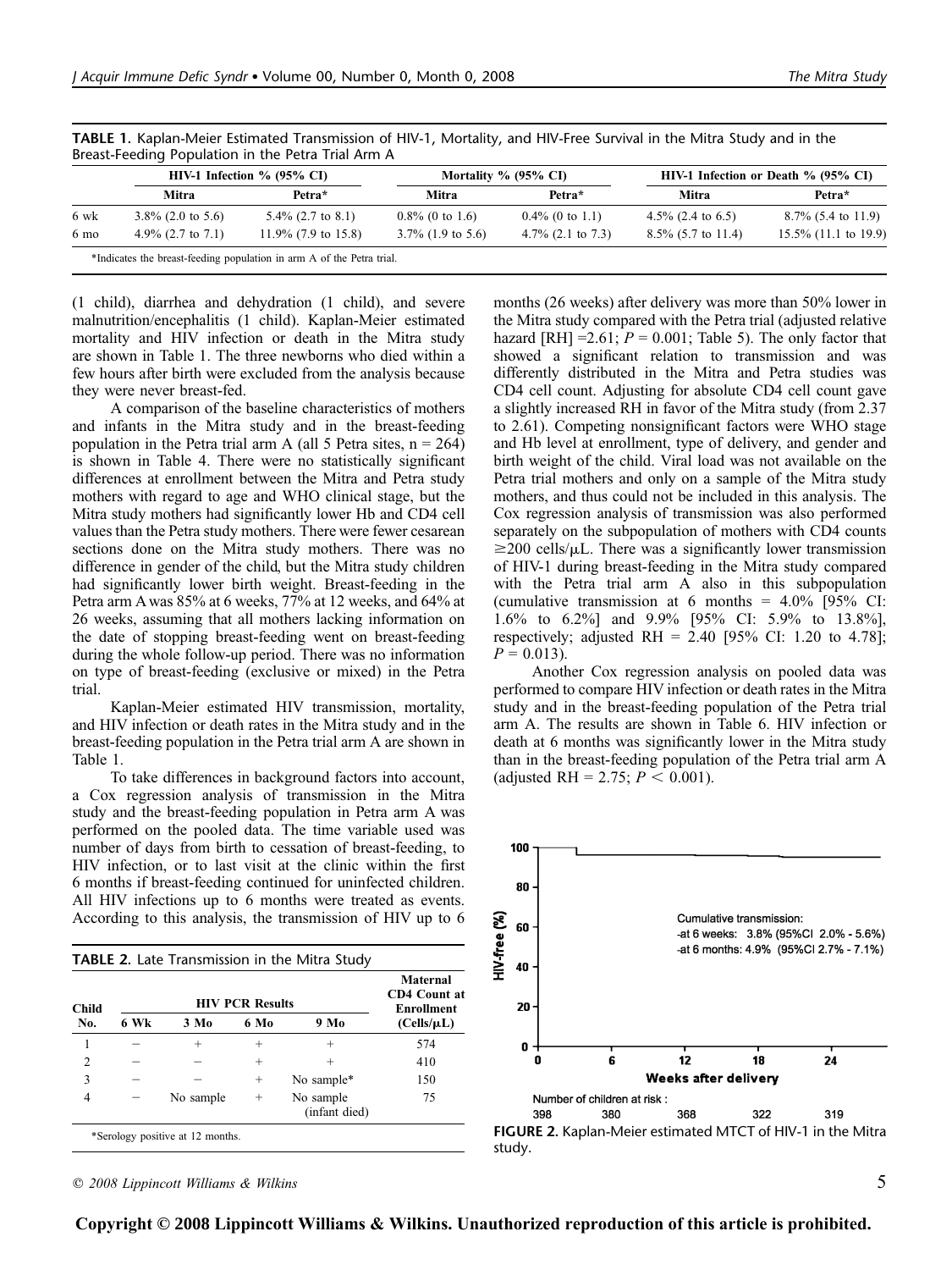|                                 | TABLE 3. Cox Regression Analysis With Respect to HIV-1 |
|---------------------------------|--------------------------------------------------------|
| Transmission in the Mitra Study |                                                        |

| Univariate<br><b>Analysis Factor</b> | df | RH   | 95% CI                  | P     |
|--------------------------------------|----|------|-------------------------|-------|
| CD4%                                 |    | 0.94 | $0.90 \text{ to } 1.00$ | 0.046 |
| $CD4abs*$                            |    | 1.00 | $0.99$ to $1.00$        | 0.051 |
| WHO stage                            | 3  |      |                         | 0.93  |
| Hb                                   |    | 0.95 | $0.76$ to $1.19$        | 0.64  |
| Age                                  |    | 0.94 | $0.85$ to $1.04$        | 0.21  |
| Cesarean section                     |    | 1.15 | 0.38 to 3.45            | 0.81  |
| Birth weight                         |    | 0.72 | $0.44$ to $1.17$        | 0.18  |

\*CD4abs indicates CD4 absolute cell count.

No factor could add prognostic information in the multivariate analysis when the CD4% was already considered.

df indicates degrees of freedom.

#### **DISCUSSION**

This study showed low cumulative HIV-1 transmission rates at 6 weeks and 6 months of age in infants treated prophylactically with 3TC during breast-feeding. The HIV-1 transmission rate at 6 weeks in the Mitra study (3.8%) is one of the lowest reported early transmission rates in a PMTCT study in a breast-feeding population in a sub-Saharan African country. In a clinical trial in Botswana (the Mashi trial part I), low transmission rates (4.3% and 3.7%, respectively) were demonstrated at 1 month of age after short-course maternal

treatment with ZDV with or without single-dose NVP and infant treatment with ZDV for 1 month plus single-dose NVP.<sup>19</sup> In an MTCT study in Côte d'Ivoire, short-course treatment with ZDV plus 3TC plus single-dose NVP resulted in a 6-week HIV-1 transmission rate of  $4.7\%$ .<sup>13</sup> As in the Mitra study, mothers were counseled to practice exclusive breastfeeding in both of these studies.

The use of extended prophylactic ARV treatment of breast-fed infants for the prevention of postnatal HIV-1 transmission has been evaluated in 2 other studies: the Mashi trial in Botswana<sup>20</sup> and the Simba trial in Rwanda and Uganda.<sup>21</sup> The results from the Simba trial, in which infants of HIV-1– infected women received 3TC or NVP during the breastfeeding period, have been presented at conferences but are not yet published. The Mashi trial (part II) showed a significantly lower 7-month HIV transmission rate in infants of HIV-1– infected mothers who were formula fed and given 1 month of prophylactic ZDV compared with infants who were breast-fed and given prophylactic ZDV for 6 months (5.6% and 9.0%, respectively).<sup>20</sup> The 6-month HIV transmission rate in the Mitra study was lower than the 7-month transmission rate in the breast-fed ZDV-treated infants in the Mashi trial and similar to the infection rate in the formula-fed infants in the Mashi trial. The cumulative mortality rate at 7 months in the Mitra study (4.2%) was similar to that of the breast-fed ZDVtreated infants in the Mashi trial (4.9%), however.

TABLE 4. Baseline and Follow-Up Characteristics for Mothers and Children in the Mitra Study and in the Breast-Feeding Population in the Petra Trial Arm A

|                                             | Mitra                   | Breast-Feeding Mothers in Petra Arm A | $\boldsymbol{P}$ |
|---------------------------------------------|-------------------------|---------------------------------------|------------------|
| Mother/child pairs in transmission analysis | $n = 398$               | $n = 264$                             |                  |
| Age, y, median (IQR)                        | $26(23 \text{ to } 30)$ | $26(23 \text{ to } 30)$               | 0.13             |
| Hb, g/dL, median (IQR)                      | 9.6 (8.6 to 10.6)       | $10.7$ (9.8 to 11.7)                  | < 0.001          |
| CD4 count, cells/ $\mu$ L, median (IQR)     | 411 (269 to 611)        | 459 (295 to 643)                      | 0.05             |
| $CD4\%$ , median (IQR)                      | 21 (14 to 27)           | 27 (19.4 to 35.4)                     | < 0.001          |
| CD4 count $\langle 200 \text{ cells/}\mu L$ | 15.4%                   | 9.4%                                  | 0.03             |
| WHO stage                                   |                         |                                       |                  |
|                                             | 353 (88.7%)             | 234 (88.3%)                           |                  |
| 2                                           | 28(7%)                  | $18(6.8\%)$                           |                  |
| 3                                           | $15(3.8\%)$             | $8(3.4\%)$                            |                  |
| $\overline{4}$                              | $2(0.5\%)$              | $2(0.8\%)$                            | 0.88*            |
| Cesarean section                            | 18.6%                   | 31.1%                                 | < 0.001          |
| Female child                                | 53%                     | 51%                                   | 0.70             |
| Birth weight, kg, median (IQR)              | $3.0$ (2.7 to 3.3)      | 3.1 $(2.8 \text{ to } 3.3)$           | 0.01             |
| Low birth weight $(<2.5 \text{ kg})$        | 14.6%                   | 5.8%                                  | 0.001            |
| Breast-feeding†                             |                         |                                       |                  |
| 6 wk                                        | 95%                     | 85%‡                                  |                  |
| $12 \text{ wk}$                             | 86%                     | 77%                                   |                  |
| $16$ wk                                     | 61%                     | 72%                                   |                  |
| $20$ wk                                     | 44%                     | 69%                                   |                  |
| 24 wk                                       | 30%                     | 68%                                   |                  |
| 26 wk                                       | 18%                     | 64%                                   |                  |
| 28 wk                                       | 15%                     | 61%                                   |                  |

 $*\mathbf{v}^2$  test for trend.

†Kaplan-Meier estimate.

‡Breast-feeding in the Petra trial was calculated on the assumption that mothers lacking information on the date of stopping breast-feeding went on breast-feeding to 6 months or longer.

 $\degree$  2008 Lippincott Williams & Wilkins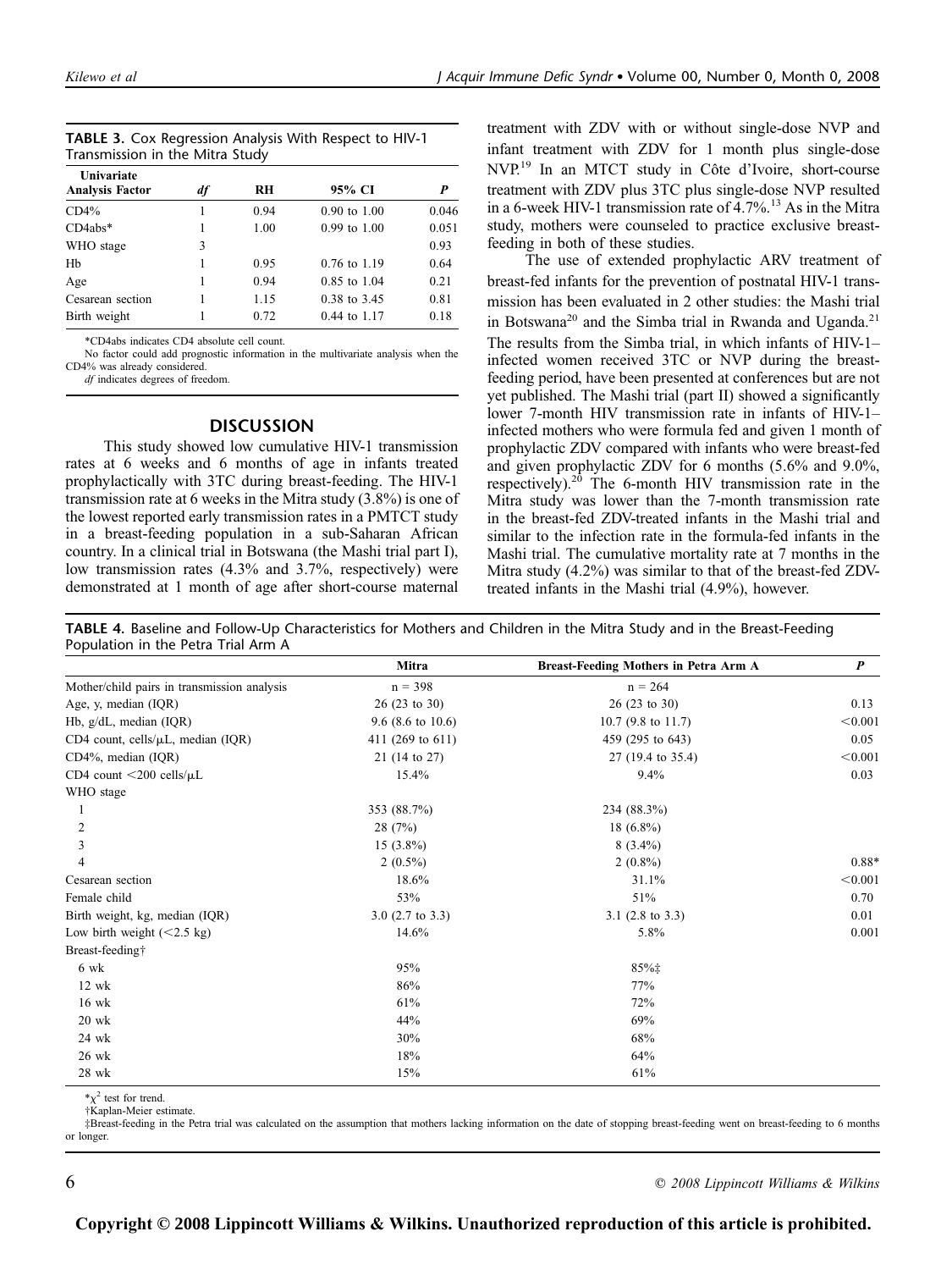| <b>TABLE 5.</b> Cox Univariate and Multivariate (Stepwise Forward) Regression Analysis With Respect to |
|--------------------------------------------------------------------------------------------------------|
| HIV-1 Transmission During Breast-Feeding in the Mitra Study and the Petra Trial Arm A                  |

| Univariate<br><b>Analysis Factor</b> | RH   | df | P     | <b>Stepwise Analysis</b><br><b>RH</b> (Multiple) | 95% CI           | P<br>(Multiple) |
|--------------------------------------|------|----|-------|--------------------------------------------------|------------------|-----------------|
|                                      |      |    |       |                                                  |                  |                 |
| Mitra Petra                          | 2.37 |    | 0.003 | 2.61                                             | 1.44 to 4.73     | 0.001           |
| $CD4abs*$                            | 0.83 |    | 0.01  | 0.82                                             | $0.72$ to $0.94$ | 0.004           |
| CD4%                                 | 0.97 |    | 0.04  |                                                  |                  |                 |
| WHO stage                            |      | 2  | 0.78  |                                                  |                  |                 |
| Hb                                   | 1.12 |    | 0.15  |                                                  |                  |                 |
| Age                                  | 1.01 |    | 0.70  |                                                  |                  |                 |
| Cesaren section                      | 1.74 |    | 0.07  |                                                  |                  |                 |
| Gender                               | 0.11 |    | 0.11  |                                                  |                  |                 |
| Birth weight                         | 0.98 |    | 0.46  |                                                  |                  |                 |

not in ana

df indicates degrees of freedom.

Among the 380 Mitra study infants who were HIV uninfected at 6 weeks, only 4 had acquired HIV infection at 6 months, corresponding to a Kaplan-Meier estimated risk of acquisition of infection of 1.2%, which is lower than the transmission risk of 4.5% between 4 weeks and 7 months in the ZDV-treated infants in the Mashi trial.<sup>20</sup> It should be noted that in the Mitra study, only 1 of the 4 infants who became infected between 6 weeks and 6 months had been given 3TC prophylaxis without any interruption during the whole breastfeeding period. The overall adherence to treatment in the study has not been analyzed.

The finding that high maternal viral loads and low CD4 cell counts were associated with transmission in the Mitra study confirms earlier reports, which have shown that these parameters are risk factors for perinatal and postnatal MTCT of HIV-1.4,22–28

Prophylactic infant treatment with 3TC in the Mitra study was not associated with any serious adverse events considered to be related to the study medication. Prophylactic infant treatment with ZDV in the Mashi trial resulted in toxicity, however, leading to cessation of ZDV treatment in 9.2% of the infants.<sup>20</sup>

The infants with early HIV-1 infection in the present study were exposed to 3TC monotherapy for several weeks, which is known to involve a high risk of emergence of viral resistance to 3TC as a result of the M184V mutation in the reverse transcriptase enzyme.<sup>29,30</sup> The M184V mutation is associated with impaired viral fitness, however, and 3TC may still contribute to the effectiveness of combination ARV therapy even after the appearance of the M184V mutation.<sup>29,30</sup> HIV resistance testing was carried out in 4 HIV-infected infants at 3 months of age when they were still being treated with 3TC. Three of these infants displayed the M184V mutation, and the fourth displayed the M184I mutation. The M184I mutation is also associated with 3TC resistance and is usually seen during transition toward the M184V mutation. At 9 months of age, however, when they were no longer on 3TC therapy, the M184V mutation had reverted in 2 of the 4 infants (J. Albert et al, Karolinska Institutet, Stockholm, Sweden, unpublished data, 2007). In our opinion, the benefit of reducing the risk of breast milk transmission of HIV-1 by prophylactic 3TC treatment of infants of HIV-1–infected mothers during breast-feeding outweighs the disadvantage of the appearance of 3TC resistance in the low proportion of

| Univariate             |      |    |         | <b>Stepwise Analysis</b> |                  | P          |
|------------------------|------|----|---------|--------------------------|------------------|------------|
| <b>Analysis Factor</b> | RH   | df | P       | <b>RH</b> (Multiple)     | 95% CI           | (Multiple) |
| Mitra Petra            | 2.47 |    | < 0.001 | 2.75                     | 1.68 to 4.50     | < 0.001    |
| $CD4abs*$              | 0.88 |    | 0.03    | 0.88                     | $0.79$ to $0.97$ | 0.012      |
| CD4%                   | 0.99 |    | 0.43    |                          |                  |            |
| WHO stage              |      | 2  | 0.32    |                          |                  |            |
| Hb                     | 1.16 |    | 0.43    |                          |                  |            |
| Age                    | 1.02 |    | 0.25    |                          |                  |            |
| Cesaren section        | 1.17 |    | 0.56    |                          |                  |            |
| Gender                 | 1.22 |    | 0.22    |                          |                  |            |
| Birth weight           | 0.99 |    | 0.34    |                          |                  |            |

TABLE 6. Cox Univariate and Multivariate (Stepwise Forward) Regression Analysis With Respect To HIV-1 Infection or Death in the Mitra Study and the Breast-Feeding Population of the Petra Trial Arm A

Viral load not in analysis (not available).

df indicates degrees of freedom.

 $\degree$  2008 Lippincott Williams & Wilkins  $\degree$  7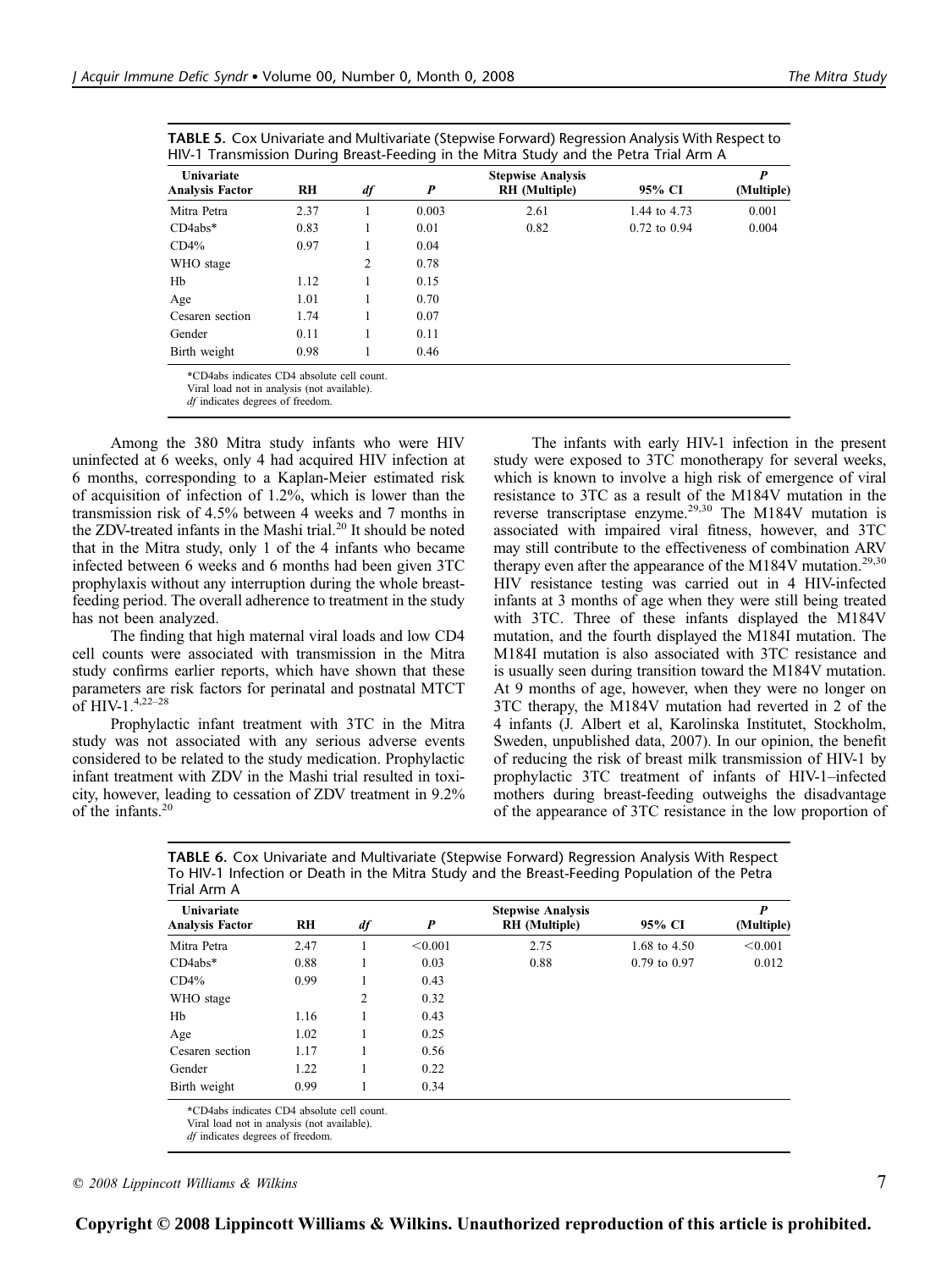infants who become infected. Previous exposure to 3TC monotherapy should be taken into consideration when choosing ARV drugs for subsequent therapy of these children, however.

A nonrandomized design was chosen for the Mitra study because that was considered to be the only possible alternative for a study on prevention of HIV-1 transmission from mother to child in Dar es Salaam at the time of planning the study. In such situations, a cohort approach is acceptable even if there are difficulties in interpretation of results.<sup>18</sup> The Kaplan-Meier estimated cumulative infection rate at 6 months was significantly lower in the Mitra study compared with that in the breast-feeding population in the Petra trial arm A, in which infants did not receive prophylactic ARV treatment during breast-feeding. The Kaplan-Meier estimated cumulative HIV infection or death rate at 6 months was also significantly lower in the Mitra study than in the breast-fed infants in the Petra trial arm A. As always, however, when using historical controls, the comparison of HIV transmission rates between the Mitra study and the Petra trial must be interpreted with caution. The Mitra mothers were in an immunologically more advanced stage of HIV infection than the Petra mothers at enrollment (had lower CD4 cell counts) and had more other known risk factors (fewer cesarean sections and lower birth weight of the infants). Adjusting for absolute CD4 cell count at enrollment led to a slightly larger reduction in the risk of transmission up to 6 months in Mitra study compared with the unadjusted values (from  $RH = 2.37$  to adjusted  $RH = 2.61$ ). The other factors in the analyses (CD4%, WHO stage, and Hb level at enrollment; type of delivery; gender of child; and birth weight of child) did not significantly affect the difference in transmission up to 6 months. Viral load could not be considered, because data were not available on the Petra trial mothers. Because of differences in counseling on breast-feeding in the 2 studies, the proportion of breast-feeding mothers was higher in the Mitra study during the first 12 weeks but higher in the Petra trial at 16 to 26 weeks after delivery. By censoring the infants at cessation of breastfeeding, these differences in length of breast-feeding are taken into account in the transmission analyses. There was no information about the type of breast-feeding in the Petra trial, however. Counseling on exclusive breast-feeding was not included in the original Mitra study protocol but was added for ethical reasons, because in 2001, the WHO recommended exclusive breast-feeding for HIV-infected women who could not avoid breast-feeding, $31$  with reference mainly to the findings in a study on exclusive breast-feeding and HIV transmission in South Africa.<sup>32</sup> In the latest guidelines agreed on in October 2006, the WHO recommends exclusive breastfeeding for HIV-infected women for the first 6 months of life unless replacement feeding is acceptable, feasible, affordable, sustainable, and safe for them and their infants before that time.<sup>16</sup> It is not clear to what extent exclusive breast-feeding contributed to the lower cumulative HIV transmission rate at 6 months in the Mitra study compared with the Petra trial arm A, but differences in the type of breast-feeding could probably not explain the entire difference in transmission between the 2 studies. The Kaplan-Meier estimated risk of HIV-1 transmission between 6 weeks and 6 months among infants who were HIV-negative at 6 weeks in the Mitra study (1.2%) is lower than that reported in a recent large study of exclusively

breast-fed infants in Kwa Zulu Natal, South Africa (4.04%).<sup>33</sup> The results from the study in Kwa Zulu Natal are close to the figures presented in a previous study in Durban, where the difference in cumulative transmission between 6 weeks and 6 months among infants who were exclusively breast-fed for at least 3 months ( $n = 118$ ) was 4.4%.<sup>34</sup> Yet, in a study in Harare, Zimbabwe, the estimated risk of transmission between 6 weeks and 6 months for the whole cohort ( $n = 2060$ ) was 3.9%, and for the small group of children classified as exclusively breast-fed in that study ( $n = 156$ ), the estimated risk was as low as  $1.3\%$ <sup>35</sup>

Another approach to prevent HIV-1 transmission during breast-feeding that is now under evaluation is to give highly active antiretroviral treatment (HAART) to HIV-1–infected mothers during the breast-feeding period even if they do not need HAART for their own health. A number of studies assessing this approach are ongoing, including the Mitra PLUS study in Dar es Salaam.<sup>36</sup> The WHO guidelines from 2006 on ARV drugs for treating pregnant women and preventing HIV infection in resource-limited settings recommend that HIV-infected pregnant women who need ARV treatment for their own health should be treated with triple-ARV drugs. $37$ There is probably no need to add prophylactic 3TC treatment of the infant during breast-feeding if the mother is already on HAART; however, for HIV-infected mothers who do not require ARV treatment for their own benefit, the strategy used in the Mitra study could still be a choice. MTCT of HIV-1 during breast-feeding was also significantly lower in the Mitra study than in the Petra trial arm A when we compared the subpopulation of mothers with CD4 counts  $\geq$ 200 cells/ $\mu$ L.

In conclusion, the present study showed that prophylactic 3TC treatment of breast-fed infants of HIV-1– infected mothers was well tolerated by the infants and that the transmission of HIV-1 up to 6 months after delivery was low and significantly lower than in the Petra trial arm A, in which infants received ARV treatment for only 1 week. The prophylactic infant treatment strategy used in the Mitra study could be useful to prevent breast milk transmission when the mothers do not need ARV treatment for their own health.

#### ACKNOWLEDGMENTS

The authors thank Muhimbili National Hospital and Temeke, Ilala, and Kinondoni Municipal authorities in Dar es Salaam for their collaboration and the pregnant women who participated in this study for their trust and cooperation. They thank the staff at the Mitra clinic and the personnel at the Immunological Laboratory, Department of Microbiology and Immunology, MUHAS, for excellent technical assistance. They also thank Bo Nilsson at the Karolinska Hospital, Stockholm, for excellent statistical assistance and Prof. Joep Lange at the IATEC for facilitating the use of individual data from the Petra trial in the analysis of the Mitra study. GlaxoSmithKline (Greenford, United Kingdom) donated the study medication. Roche Diagnostic Systems (Branchburg, NJ) donated the Amplicor HIV-1 DNA PCR tests.

#### **REFERENCES**

8 6 2008 Lippincott Williams & Wilkins

<sup>1.</sup> UNAIDS/WHO. UNAIDS/WHO AIDS epidemic update: December 2006. Available at: http://www.unaids.org/en/HIV\_data/epi2006/default. asp. Accessed November 21, 2006.